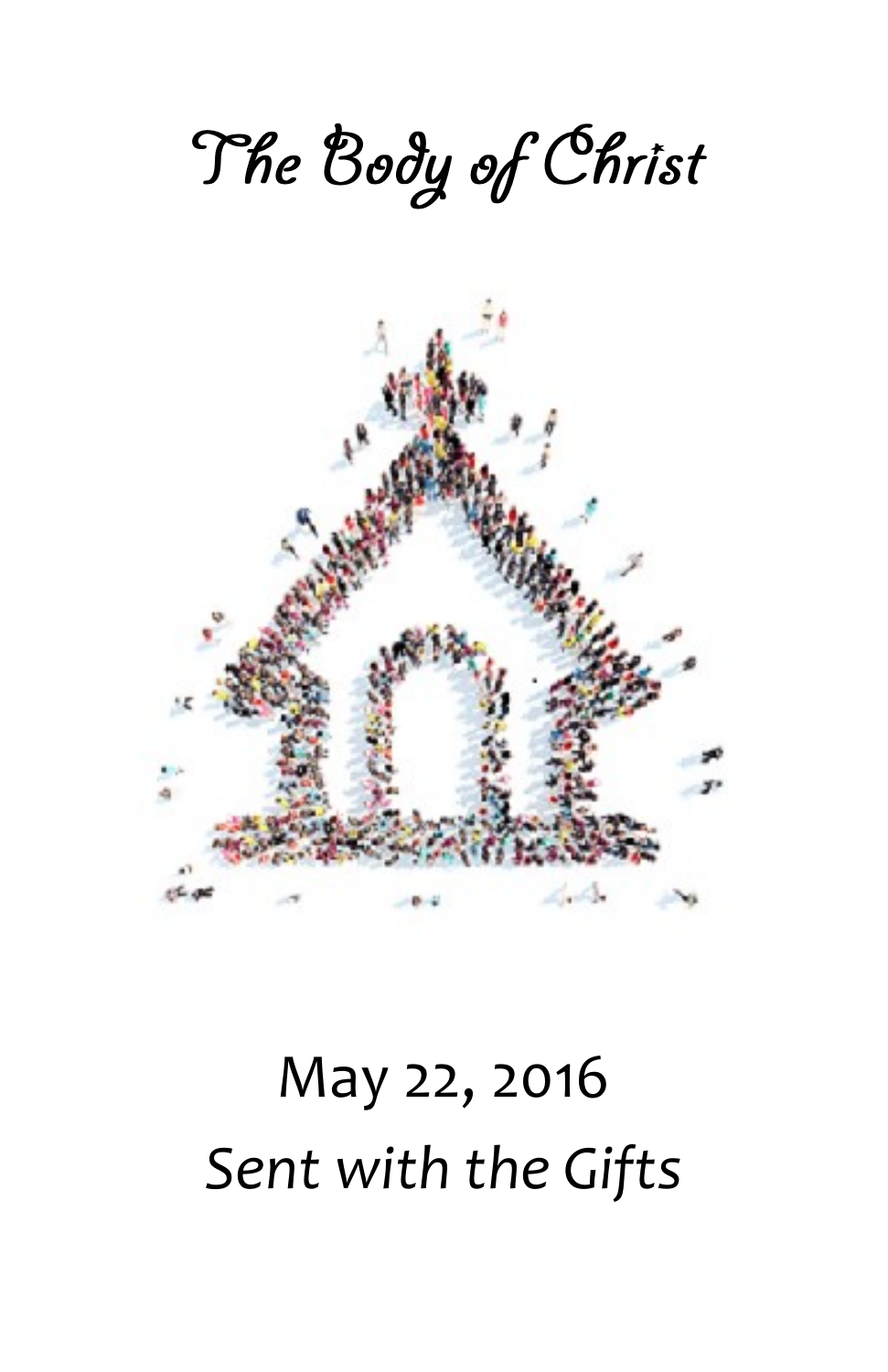Share: Share your Highs + Lows of the day.

FAITH

# $\mathsf{Read} \mathord{:}$  Read the following daily readings to deepen your understanding of Sunday's text.

- 22 Sunday 1 Corinthians 12:12-31– Sent with the Gifts
- 23 Monday 1 Corinthians 15:1-11 Resurrection of Christ
- 24 Tuesday 1 Corinthians 15:12-34 Resurrection of the Dead
- 25 Wednesday 1 Corinthians 15:35-50 Resurrection of the Body
- 26 Thursday 1 Corinthians 15:50 58 Hope of the Resurrection
- 27 Friday 1 Corinthians 16:1 12 Collection and Plans for Travel
- 28 Saturday 1 Corinthians 16:13-24 Final Messages and Greetings



The people of Corinth were having problems. There were people in the community who thought that they were better than others because of their gifts. They felt like they had been given special gifts that were more important than other people's gifts. The Apostle Paul wanted them to realize that each of them had been given a gift and that no one's gift was any more special than another person's gift.

Paul talked about how all the parts of the body are important parts of the body. Have you ever stubbed your toe before? If just that one part of your body hurts your whole body hurts. All the parts of our body are important. The church is the Body of Christ and each person in the church has been given a gift by the Spirit. God wants everyone to share those gifts so that all the parts of the body are working together.

Think about all the people who share their gifts in your church. They may share their gifts helping to clean the church, welcome people, teach, fold the bulletins each week. There are so many things that people do to help the church to work together. Even better God gives gifts to the Body of Christ to make a difference in the world. Think about all the ways that people share their gifts in your community where you live. What gifts has God given you? How can you make a difference in the world?

What are the gifts that God has given you?

Who are people who make a difference in your life?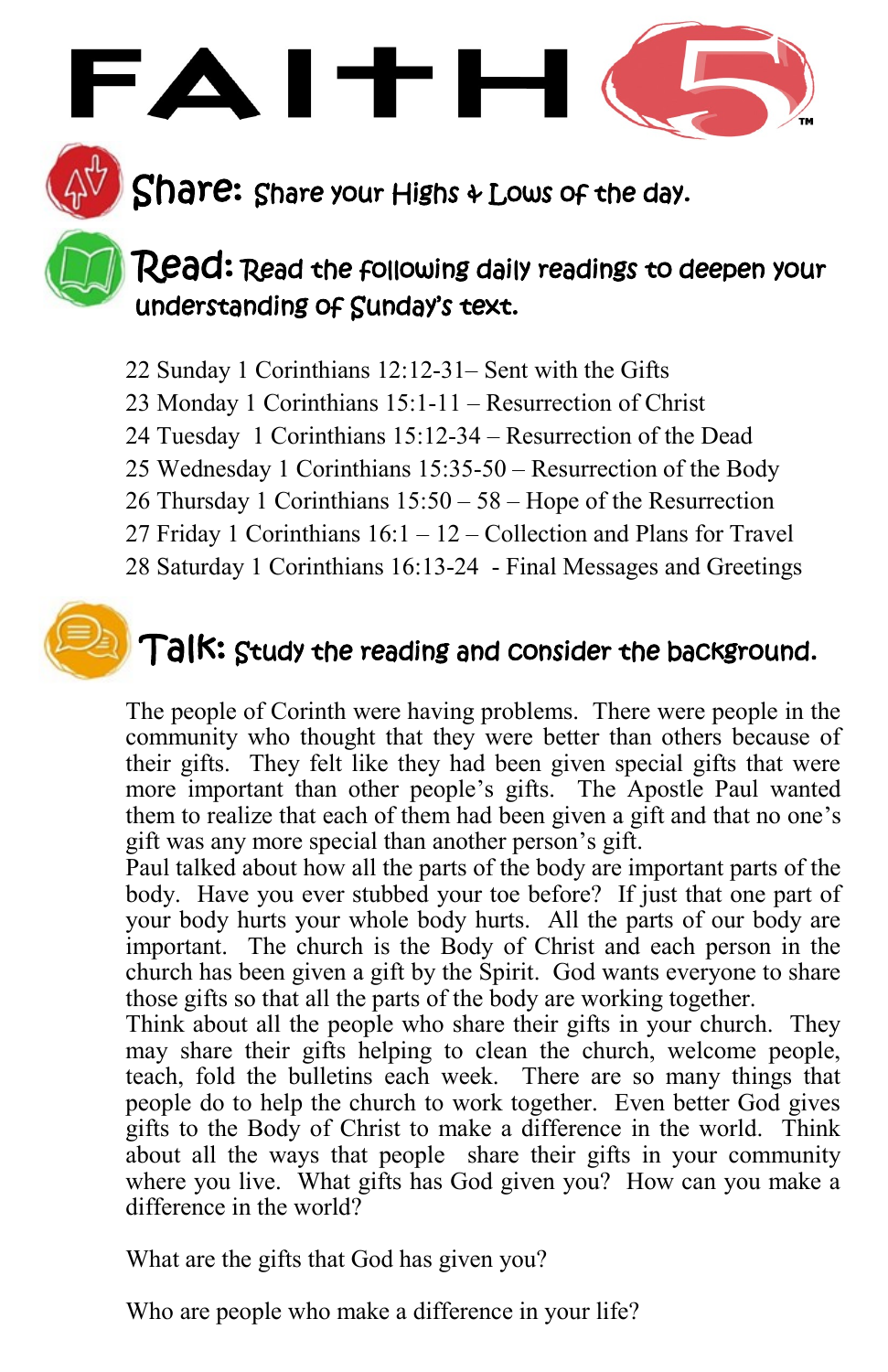Notes from Sunday to support this week's devotions:



# $\mathsf{Pra}\textsf{y:}$  Pray for your Highs 4 Lows, for yourself, for your family, and for the world. You can use this prayer or make your own.

Holy Spirit, you draw your people together as one body, uniting us even where there is division and difference. Open our eyes to your gifts in each member of the body around us, and open our hearts to show our gratitude, especially for those gifts that are most often overlooked but build up your body. We pray this in the name of Jesus Christ. Amen

#### Prayer Concerns to take home for this week:



# Bless: Close your devotion with a blessing. Mark the sign of the cross on each other's head or your own forehead and use words of blessing like:

- You are a blessed and loved child of God, marked by the cross of Christ forever.
- Jesus loves you and so do I.
- \* May you share your gifts God has given you. . Amen.

#### By acting on what we learn, we are blessed to be a blessing.

Consider the following activity this week.

Write a thank you note to someone who has made a difference in your life